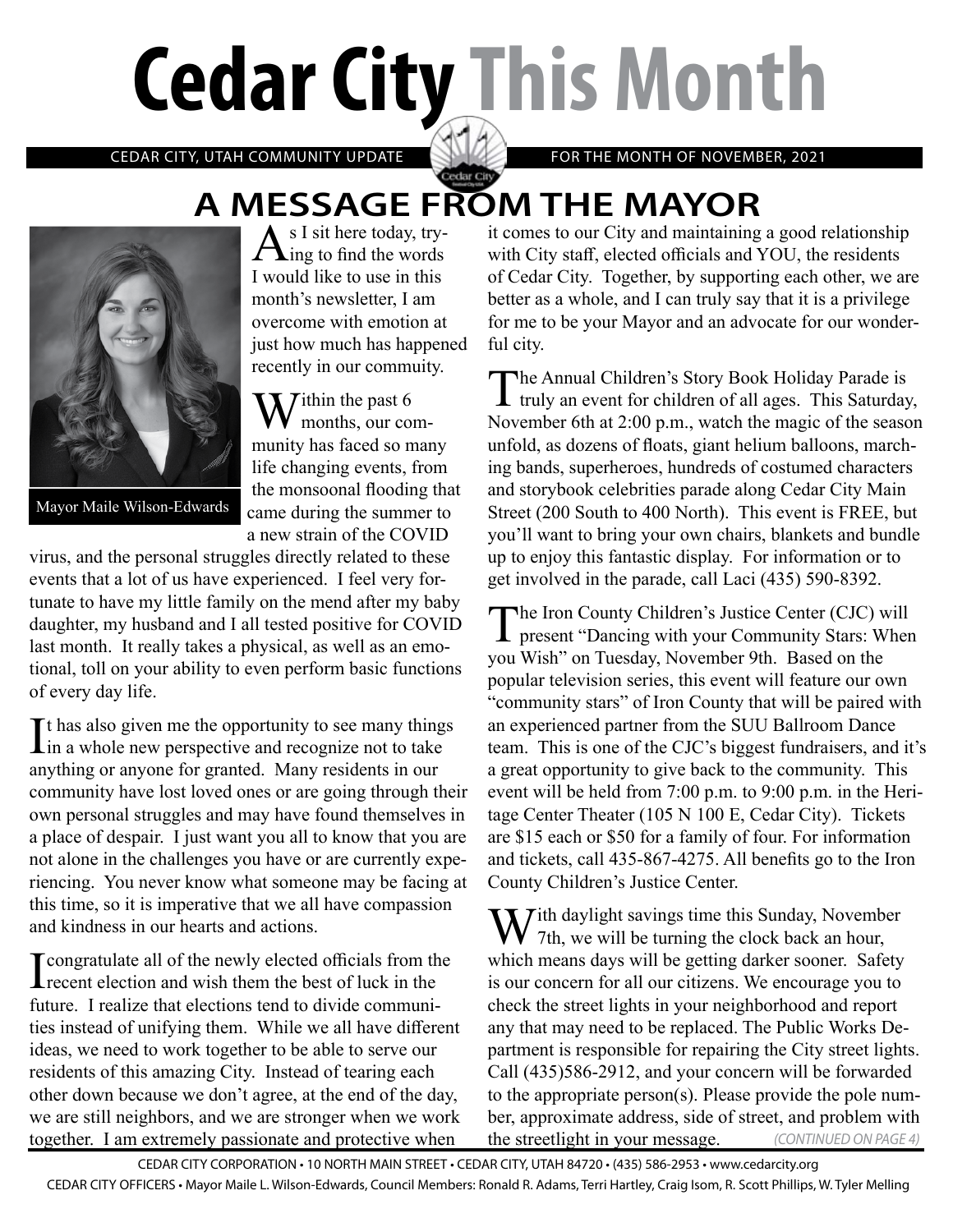

### PUBLIC WORKS

#### WATER:

As colder weather comes upon us and the irrigation season draws to a close, please remember that it is a violation of City Ordinance 37-5-3 for anyone other than a Cedar City Water Division employee to get into your water meter box. If you need to shut off your water meter before you shut off your stop and waste valve, please call the City Office at 435-586-2951 to have them arrange for a water employee to come to your home and shut off your water meter. We will be glad to take care of this. Remember, shutting off your stop and waste valve is your responsibility. City employees are not allowed to shut it off for you.

Water restrictions for irrigating with culinary water ended on October 31st. This year there were a total of 251 watering violations. The watering restriction ordinance goes into effect April 1st and continues through October 31st of each year. Ordinance 37-7 prohibits any water user from wasting water. Ordinance 37-7-1 sets out the parameters for time-of-day watering. Utah is one of the driest states in the nation. Please be on the lookout for ways to conserve water for the future growth of our area.

#### STREET DIVISION:

The crisp, cool Autumn weather is not only harvest time, but the time when the trees are shedding their leaves. As you clean up leaves in and around your yard, our Street Division would like to remind you NOT to blow or rake them out into the street. These leaves end up in the gutters and block the storm water grates causing flooding in the streets and in your neighbor's driveways. Your leaves can also end up in your neighbor's yard which can cause neighborhood problems that we don't deal with. You can bag your leaves and place them in your trash can, but any bagged leaves that are left on the outside of your can will not be picked up. You will be responsible to dispose of any bagged leaves that are not in your can. The Street Division carries out a Spring Cleanup of yard debris each April, but in the fall, you are responsible for your leaves and yard waste.

The Public Works Department can help you with maintenance of streets, water lines, water meters, water leaks, sewer lines, missed trash pickups, replacement trash cans, streetlights, etc., but we can't help you set up new service, pay bills, or answer questions about your account. We're happy to forward these calls to the City Utilities Department, but to help save you frustration from being transferred from department to department, please call 435-586-2951 to ask questions about your utility bills, pay your bill, or set up new services with the City.



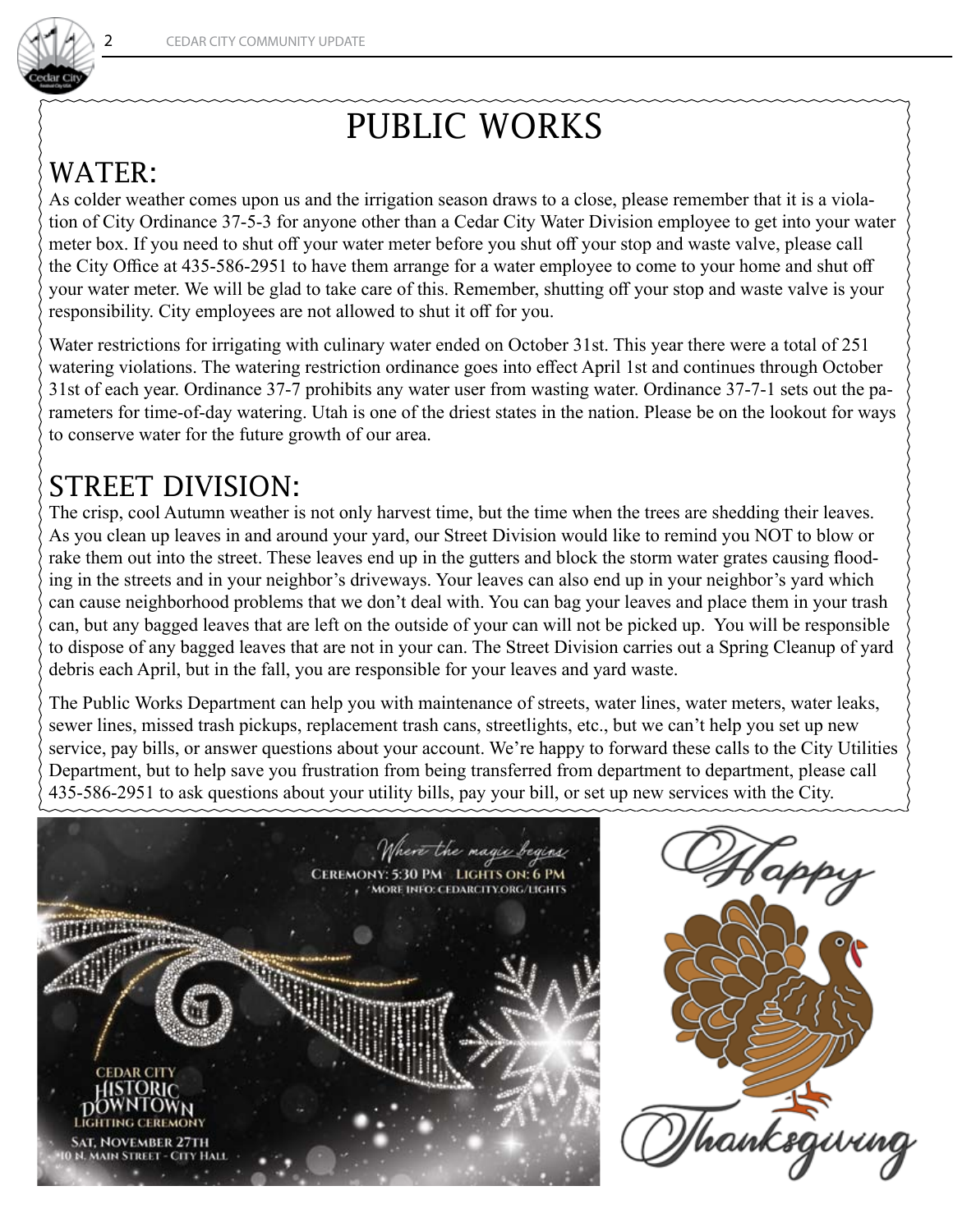





**The Iron County Holiday Assistance (ICHA) program is accepting applications and donations NOW!**

The ICHA helps the residents of Iron County have a Merry Christmas by providing a holiday meal box and Christmas gifts for children age 0-17 (or 18 if still enrolled in high school), and a holiday meal box for people in our community who need help during the holiday season. The program relies completely on volunteers, as well as donations from local individuals, families, and organizations, and partners with Toys for Tots, Shop With a Cop, and other programs to ensure that families receive assistance from one program. The program serves between 500 and 600 families and over 1,200 children in Iron County each year!

Donations of new, unwrapped gift items and gently used coats can be dropped off at either State Bank location or the Enoch or Cedar City office buildings. Donations of hams, turkeys, or turkey breasts, as well as other holiday meal items, can be dropped off at Care and Share Monday through Thursday, 9 am-4 pm, 222 W. 900 N. Monetary donations are also accepted and can be made online at www.suu.edu/community. Applications will be accepted through Monday, November 22. Gifts and food will be distributed December 6-10.

For more information on this program or to volunteer your time, please contact the SUU Community Engagement Center at (435)865-8335 or visit their website at www.suu.edu/community.

#### **WREATHS ACROSS AMERICA**

Each year on December 18th, the Wreaths Across America (WAA) organization coordinates wreath-laying ceremonies across the United States for our fallen military men and women. From the Revolutionary War to present day conflicts, military service members



continue to lay their lives on the line, so we can enjoy our freedoms. The mission for this event is to *Remember, Honor and Teach. REMEMBER* our fallen U.S. Veterans. *HONOR* those who serve. And *TEACH* our children the value of freedom. Our local WAA group will be laying wreaths at the Cedar City Municipal Cemetery, located at 685 N. Main Street, on Saturday, December 18th at 2:00 p.m. For more information, visit the WAA's website at wreathsacrossamerica.org. Please join us to honor and remember our local veterans.